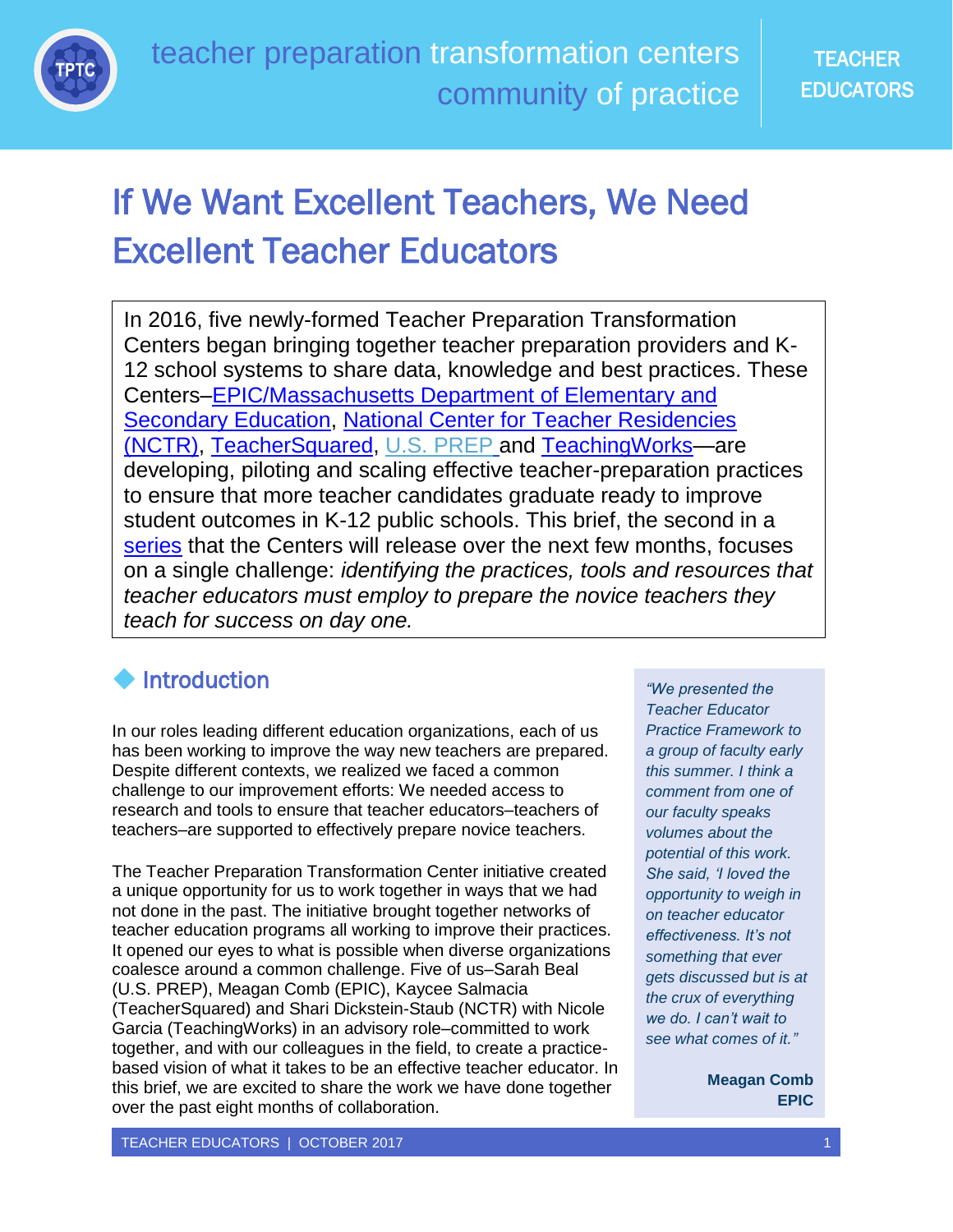

As we began working together, we focused on a big challenge: how can we ensure that teacher educators—teachers of teachers—are prepared to support novice educators?

We were and continue to be conscious of the fact that there has been far greater clarity about the knowledge and skills that K-12 teachers must bring to their profession than those that teacher educators must bring to theirs. Sarah Beal, who served as a teacher, K-8 instructional coach, and teacher educator, reflected on her experience:

*How can we ensure that teacher educators—teachers of teachers—are prepared to support novice educators?*

*"As a teacher, I knew what good teachers did: They, for example, differentiate instruction for their students, create respectful learning environments and consistently assess their students' knowledge and skills. I remember engaging in professional learning with grade- and non-gradelevel peers. During these collaborative opportunities, I not only learned new ideas and teaching strategies, but I also gained insight into what my students had learned before they entered my classroom and what they were expected to know and do as a result of taking my class.*

*When I first became an instructor for pre-service teachers, however, I realized quickly that there*  was no system in place for developing the practices I would need to be a skilled teacher *educator. Teaching adults and preparing new teachers was new for me. I did not have a strong grasp of what effective practice looked like in this new role. And, other than a course evaluation survey I sent out at the end of each semester, I had no tools to tell me if I was preparing my teacher candidates to be classroom-ready."*

#### **Sarah Beal U.S. PREP**

As we've talked with teacher educators all over the country, we've learned that Sarah's experience is not unique. The lack of clarity about effective practices affects more than teacher educators who are course instructors like Sarah. It has an impact on all those who play a significant role in teacher education (see sidebar below). Whether they are university professors, site coordinators, clinical instructors or mentor teachers, teacher educators can benefit from having clearly articulated practices, access to professional development and aligned tools and resources that promote self-reflection, collaboration and continuous improvement.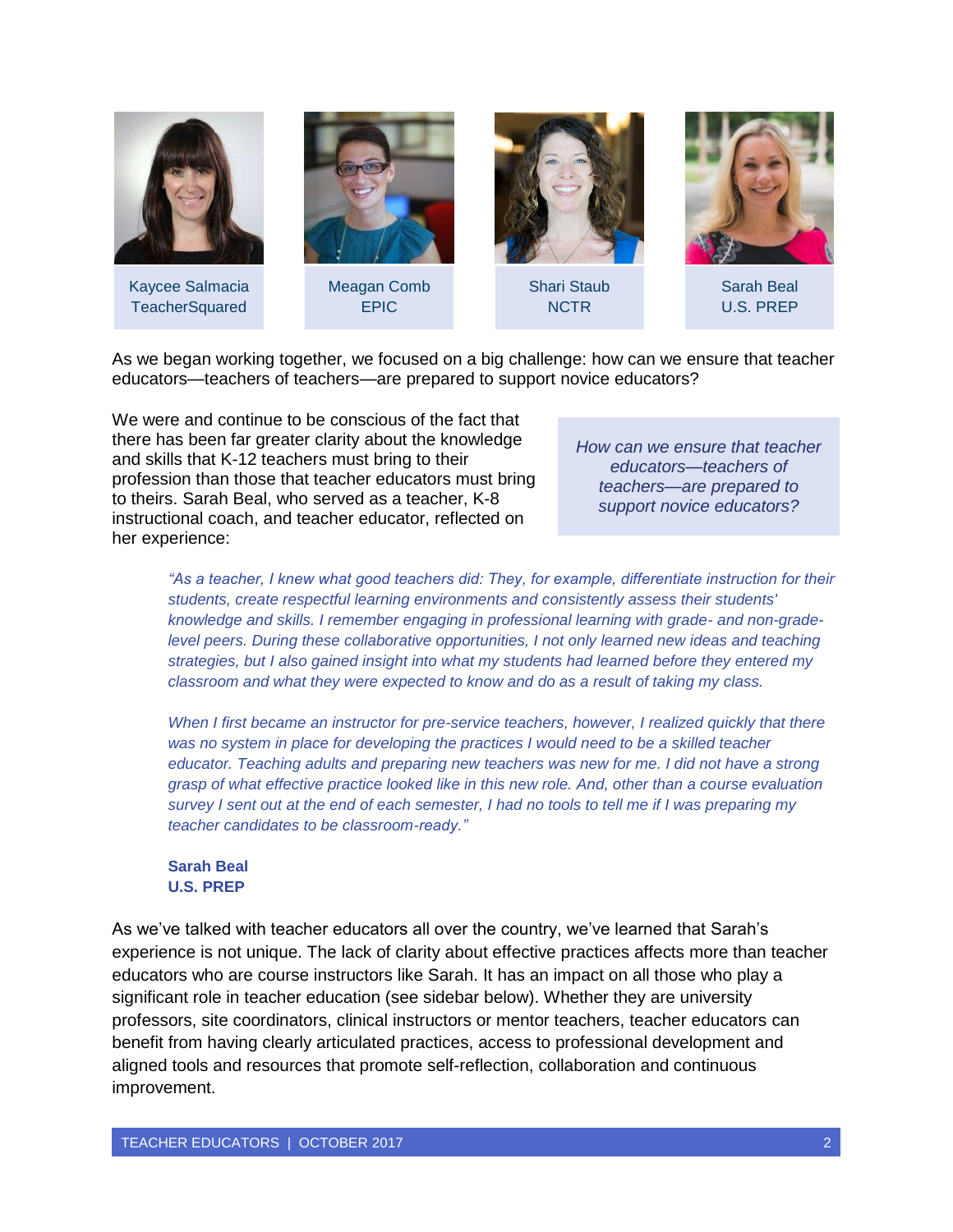### A Commitment Coalesces into a Work Group

Once it became clear that we were united in our commitment to addressing this common challenge, we had to create a plan of action. We formed a working group and began meeting in February 2017. Early conversations led us to a shared aim: to develop a framework for a set of teacher educator practices as well as data gathering and professional development resources to support teacher educators as they implement the practices effectively. We believe that strong enactment of these practices will help teacher educators prepare novice practitioners to be successful teachers of record on day one. **If we want excellent teachers, we need excellent teacher educators.**

### ◆ Setting Goals and Getting to Work

With the work group's purpose in mind, we established four goals.

- **Goal One**: Develop a common set of teacher educator practices
- **Goal Two**: Develop a set of teacher educator datagathering tools
- **Goal Three**: Design teacher educator-aligned professional development materials, resources and experiences
- **Goal Four**: Pilot and test teacher educator practicealigned tools and resources in the field

#### **Goal One: Develop a common set of teacher educator**

**practices.** We began our work by scouring the field for definitions of effective teacher educator practices. We solicited input from more than 100 teacher preparation programs, and we conducted a landscape analysis to identify research and resources focused on effective teacher educator practice.

After synthesizing the information, we created a draft set of practices and solicited feedback from teachers and teacher educators in the field for feedback.

Our work group then met in person. Each representative brought the information she collected from her research and networks. Over two days of meetings and productive debate, the group culled the list of possible teacher educator practices to 12 core practices organized into three domains: "plan," "implement" and "improve." We defined each practice and broke it into its component parts. Figure A, which excludes the detailed lists of components for each practice, includes the domains, practices and definitions.<sup>1</sup>

 $\overline{a}$ 

#### Who are Teacher Educators?

"We see teacher educators as people who play a formal role in the training of novice teachers. They are people who provide instruction or who give guidance and support to novice teachers, and who thus render a substantial contribution to the development of novices into competent teachers. Teacher educators may hold roles such as: course instructors, professors, site coordinators, coaches/clinical instructors, P-12 mentors, or P-12 instructional leaders. This definition does not include those who support novice teachers in roles such as informal mentors or coaches, P-12 leaders who do not work in an instructional leadership role, research professors, professional development providers, or teacher scholars." Excerpted from: [Identifying What Great Teacher](https://www.teachersquared.org/identifyinggreatteachereducators-61317?utm_source=T2+Teacher+Educator+Institute&utm_campaign=7564754ea4-EMAIL_CAMPAIGN_2017_04_19&utm_medium=email&utm_term=0_26584ed58a-7564754ea4-337886669%22%20TeacherSquared%20Blog,%20June%202017)  [Educators Know and Do](https://www.teachersquared.org/identifyinggreatteachereducators-61317?utm_source=T2+Teacher+Educator+Institute&utm_campaign=7564754ea4-EMAIL_CAMPAIGN_2017_04_19&utm_medium=email&utm_term=0_26584ed58a-7564754ea4-337886669%22%20TeacherSquared%20Blog,%20June%202017)

<sup>&</sup>lt;sup>1</sup> The complete framework, which includes components, is [here.](https://drive.google.com/file/d/0ByLQwFl9_DRtTWFPYThfY0U2OUk/view?usp=sharing)

TEACHER EDUCATORS | OCTOBER 2017 3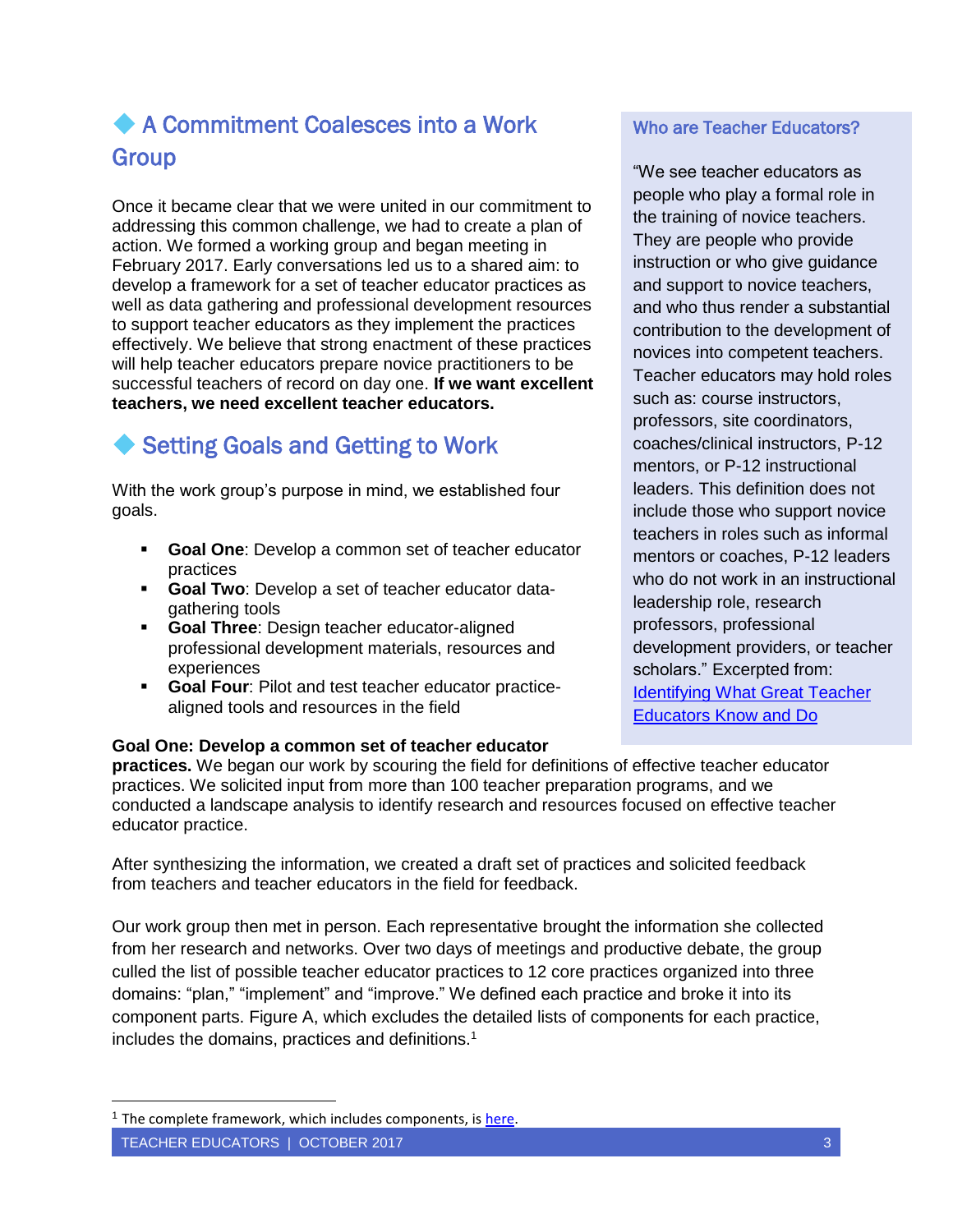|  |  | <b>Figure A: Teacher Educator Practice Framework</b> |
|--|--|------------------------------------------------------|
|  |  |                                                      |

| TEACHER EDUCATOR PRACTICE FRAMEWORK: PRACTICES AND DEFINITIONS               |                                                                                                                                                                                                                                                                                                             |  |  |  |
|------------------------------------------------------------------------------|-------------------------------------------------------------------------------------------------------------------------------------------------------------------------------------------------------------------------------------------------------------------------------------------------------------|--|--|--|
| <b>Practice</b>                                                              | <b>Definition</b>                                                                                                                                                                                                                                                                                           |  |  |  |
| Plan                                                                         |                                                                                                                                                                                                                                                                                                             |  |  |  |
| Design Rigorous Learning<br><b>Experiences</b>                               | Design and/or select learning experiences that meet novice teachers<br>where they are and engage them in rigorous instruction to ensure<br>they meet programmatic standards and expectations for<br>performance.                                                                                            |  |  |  |
| <b>Bridge Theory and</b><br>Practice                                         | Make deliberate and explicit connections between theory and P-12<br>classrooms and students.                                                                                                                                                                                                                |  |  |  |
| <b>Assess what Novices</b><br>Know and are Able to Do                        | Assess what novice teachers are able to do through their<br>performance on tasks that mirror the actual work of teaching and the<br>skills they have been taught.                                                                                                                                           |  |  |  |
| <b>Construct Coherent</b><br><b>Learning Experiences</b>                     | Contribute to a coherent learning experience for novice<br>teachers in order to provide a seamless, integrated and<br>progressive learning trajectory.                                                                                                                                                      |  |  |  |
| <b>Implement</b>                                                             |                                                                                                                                                                                                                                                                                                             |  |  |  |
| Establish a Productive<br><b>Learning Environment</b>                        | Create and maintain a safe space that supports risk taking, views<br>error-making as part and parcel to the work of learning to teach,<br>challenges ideas, and leads to the development of respectful<br>relationships with and between novice teachers.                                                   |  |  |  |
| Communicate and<br><b>Maintain Rigorous</b><br>Expectations                  | Assume professional responsibility for novice teacher performance in<br>relation to a set of program standards by clearly communicating<br>about and upholding those standards.                                                                                                                             |  |  |  |
| Make the Work Teachers<br>Do Explicit                                        | Make the work that teachers do (e.g. enacting practices, using content<br>knowledge, and making in the moment decisions) explicit for novices<br>by naming the work, modeling, and making thinking and decision-<br>making visible.                                                                         |  |  |  |
| <b>Provide Multiple</b><br><b>Opportunities for Practice</b>                 | Facilitate intentional and repeated opportunities for novice teachers<br>to practice teaching in safe and varied learning environments.<br>Practice opportunities increase in complexity and authenticity over<br>time and lead novices to meet programmatic standards and<br>expectations for performance. |  |  |  |
| Provide Targeted and<br><b>Continuous Feedback</b>                           | Engage in frequent cycles of concrete, actionable, and timely<br>feedback that clearly communicate novices' strengths and growth<br>areas, that are grounded in programmatic standards and<br>expectations for performance, and that are followed up upon by both<br>teacher educators and novice teachers. |  |  |  |
| Promote Principles of<br>Diversity, Inclusion,<br>Equity, and Social Justice | Actively address patterns of inequity by modeling principles of<br>diversity and inclusion and promoting equity and social justice in the<br>daily work of teacher educating. Use this lens to inform all other<br>practices.                                                                               |  |  |  |
| <b>Improve</b>                                                               |                                                                                                                                                                                                                                                                                                             |  |  |  |
| Use Data to Improve<br><b>Novice Teacher Practice</b>                        | Gather multiple sources of quantitative and qualitative data about<br>novice teachers' practice and use those data for the purpose of<br>improving their practice at multiple points throughout a course<br>and/or school year.                                                                             |  |  |  |
| Improve through<br><b>Continuous Learning</b>                                | Use data, research, best practice and professional resources in order<br>to reflect upon, adapt and improve practice.                                                                                                                                                                                       |  |  |  |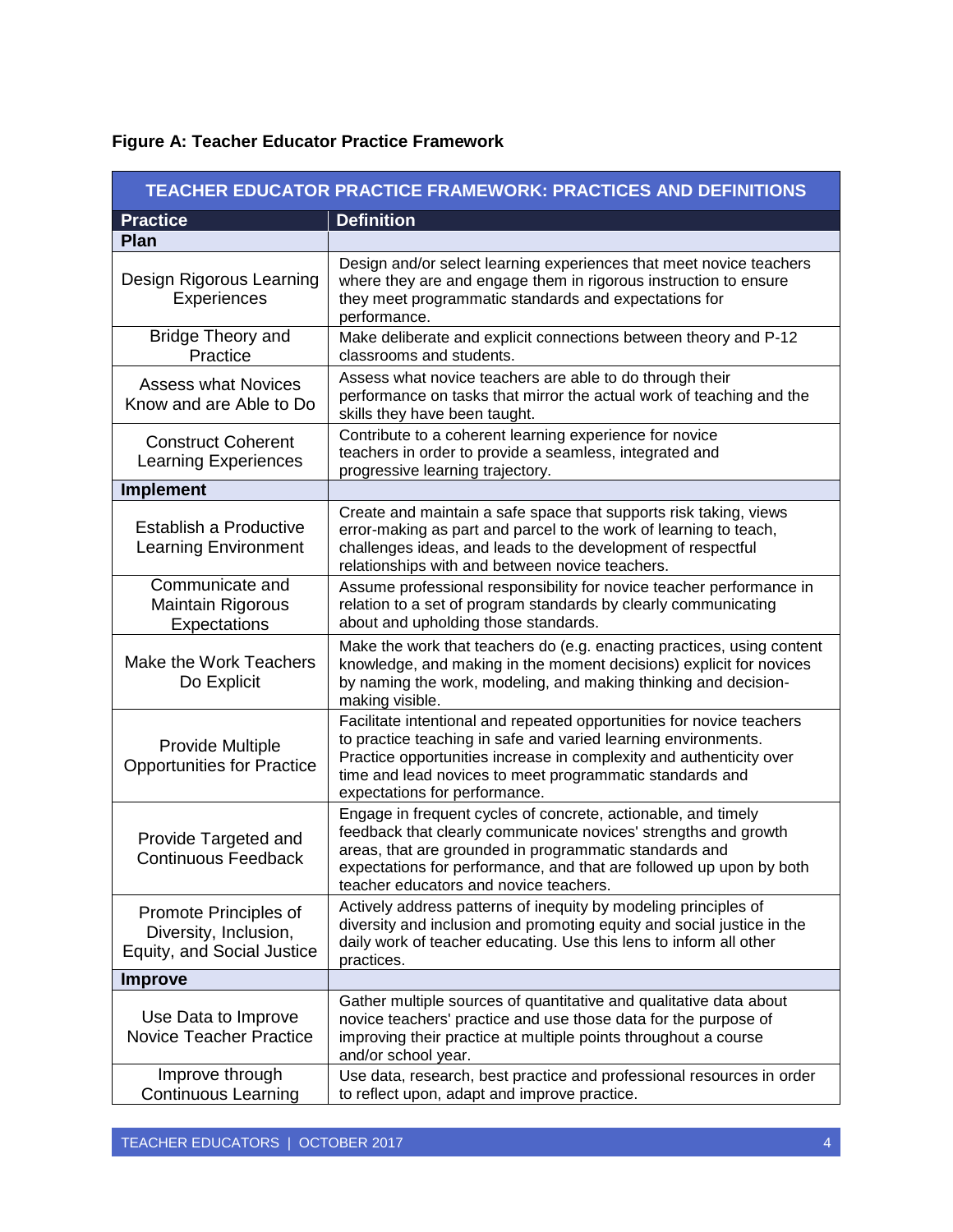With our completion of a field-ready framework, we accomplished our first goal: We codified a set of teacher educator practices that the providers with whom we work will soon be piloting.<sup>2</sup>

#### **Goal Two**: **Develop a set of teacher educator data-gathering tools.**

As we worked on the framework, we began developing aligned data gathering tools to help teacher educators understand and improve their practice. These tools—developmental rubrics and candidate perception survey questions for each practice, along with an observation protocol for one of the practices—will help teacher educators identify their own strengths and areas for growth and facilitate conversations with peers about improving their practice. We are piloting them with our providers this school year, and are currently developing additional observation protocols that will join the other tools in the field by next spring.

**Goal Three: Design teacher educator-aligned professional development materials, resources and experiences**. Our Centers are in the privileged position of being able to coach and support teacher preparation providers all over the country. We plan to kick off the design phase of our professional development work this fall. Each of our member Centers are tackling this work in different ways:

*"Prior to joining this working group, I was used to doing my work in isolation. This allowed me to move quickly, but without diversity of thought. I've particularly appreciated how quickly this group has gelled as a team, and how committed our members have been to creating something helpful for our field. Working across different contexts has made our work stronger and more inclusive."*

#### **Kaycee Salmacia TeacherSquared**

- NCTR will create professional development materials designed to improve mentor performance and focused on three of the framework's practices: *make the work teachers do explicit, provide multiple opportunities for practice* and *provide targeted and continuous feedback.*
- U.S. PREP will develop professional development resources specifically related to the practices of *make the work teachers do explicit, provide multiple opportunities for practice* and *improve through continuous learning*.
- TeacherSquared will support educators across the country through a professional development institute related to the practice of *using data to improve novice teacher practice.*
- EPIC will present a Calibration Workshop Series designed to help teacher educators *provide targeted and continuous feedback*.
- TeachingWorks will provide professional learning sessions and materials, as well as teacher educator coaching and support focused on the following practices: *make the work teachers do explicit, provide multiple opportunities for practice* and *provide targeted and continuous feedback.*

 $2$  We acknowledge that the Teacher Educator Practice Framework is not inclusive of everything teacher educators need to know and be able to do. For example, we believe that pedagogical content knowledge, content knowledge for teaching, and professional dispositions about teaching, learning, and learning to teach are essential components of a teacher educator's work, and in many ways comprise a pre-requisite knowledge base for enacting the practices we name. There are also structural supports that must be in place at the institutional and program levels (i.e., access to teacher candidate performance data, a clear vision for effective teaching and learning, etc.) to help teacher educators develop practices that when implemented prepare teacher candidates for success in the classroom.